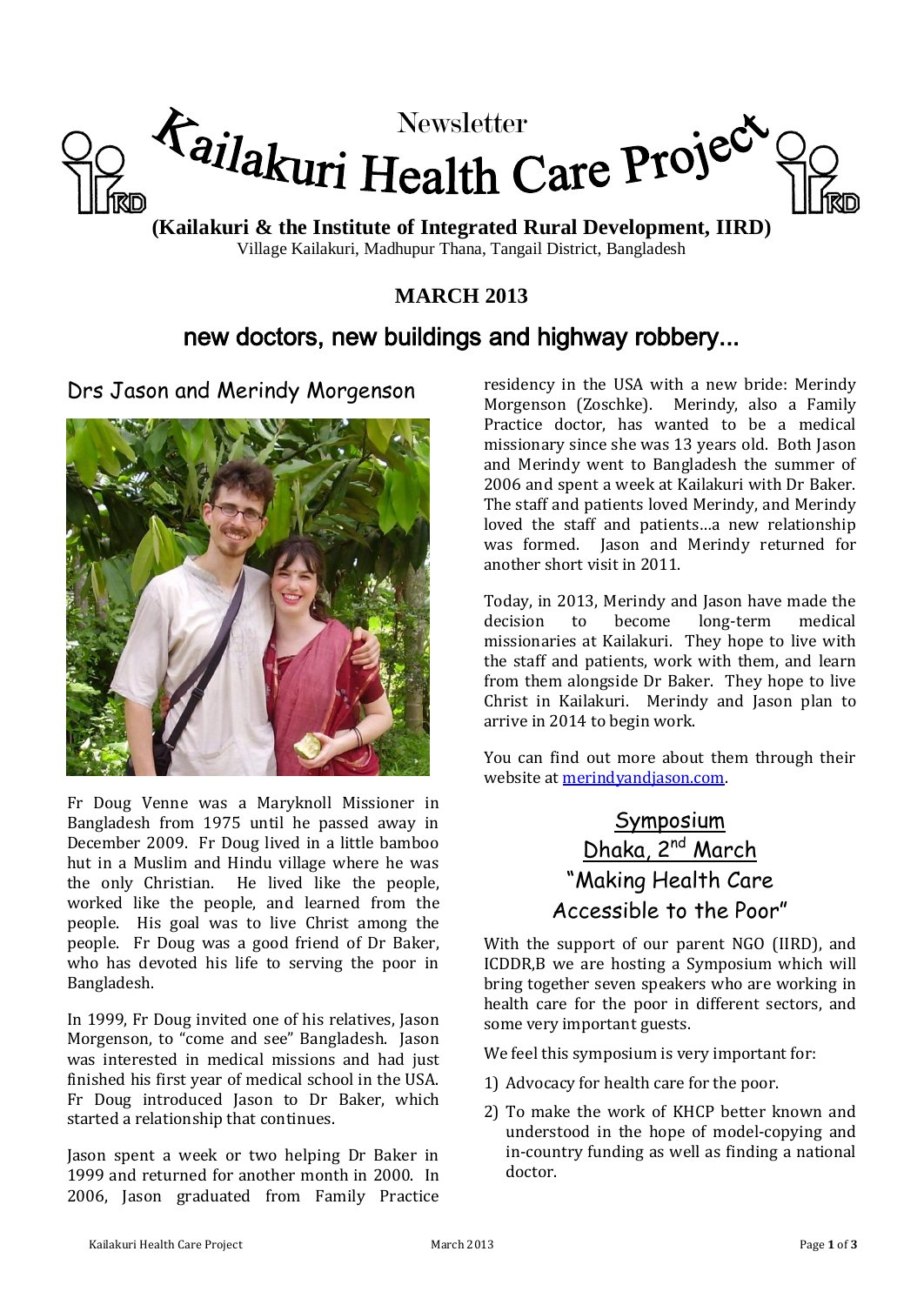## The dry season brings with it construction...

...of new buildings and a gift of land. Last year Kailakuri was gifted land at Mominpur for a permanent Diabetes sub-centre. Construction of a new mud-brick building has been underway for the last month. We are grateful to the British Women's Association in Dhaka for providing the funding.

At the beginning of this year we were donated land at Chechua, another of our five diabetes subcentres. At this sub-centre, like Mominpur, we are using the local primary school.



Edric with Kanchon Rozario (centre) who gave the gift of land at Chechua. (In Mande families the land belongs to the women.)

In 2011 Kailakuri Health Care Project supervised just under 1200 diabetes patients through its five subcentres. This work is done by paramedics under medical supervision reporting to the BIRDEM [Diabetes] Hospital, Dhaka.

Our largest construction project is at Kailakuri with the demolition of the old Special Nutrition Building which was found to be structurally



unsound. With thanks to the Dhaka American Women's Club who has provided most of the funds, a mud-brick building will replace it.

Mud-brick buildings are preferable especially for accommodation as these buildings are warmer in winter and cooler in summer. Maintenance of these buildings is also relatively simple and inexpensive with a mixture of mud and dung spread over the walls and floors three or four times a year – the photo below shows the construction of the special nutrition building.

Right: Creating a pad for the new Intensive Care tube well. (Funds for renovations to the Intensive Care Building were provided by the Social Islami Bank.)



### Highway robbery...

Jugol is one of our staff. He is Hindu and lives in the village of Pirgacha about 4km from Kailakuri. Jugol is married with two sons. In January he made a trip to Dhaka with some patients. On his way back, waiting at the bus station, a man put his hand on his arm demanding his bag.

About 10 people surrounded them and two of the men asked this man what was in the bag. The man said Jugol had stolen 4000 taka from him, the same amount Jugol had in his bag with his mobile phone. Jugol challenged him telling him to give the denominations, which he did incorrectly and Jugol said so. The man walked away and came back with six other men and taking Jugol into a house he started to hit him. Jugol managed to escape. Running back to the bus station Jugol was stopped by the two men who had asked questions. They returned his bag and mobile and told him to go home straight away. Fortunately he had some money in his pocket.

Jugol had been able to mobile the project while this was happening but there was very little we could do except phone the hospital where he had just been, in case they were able to help. It was a relief when Jugol called again to let us know he was on the bus coming back to Kailakuri.